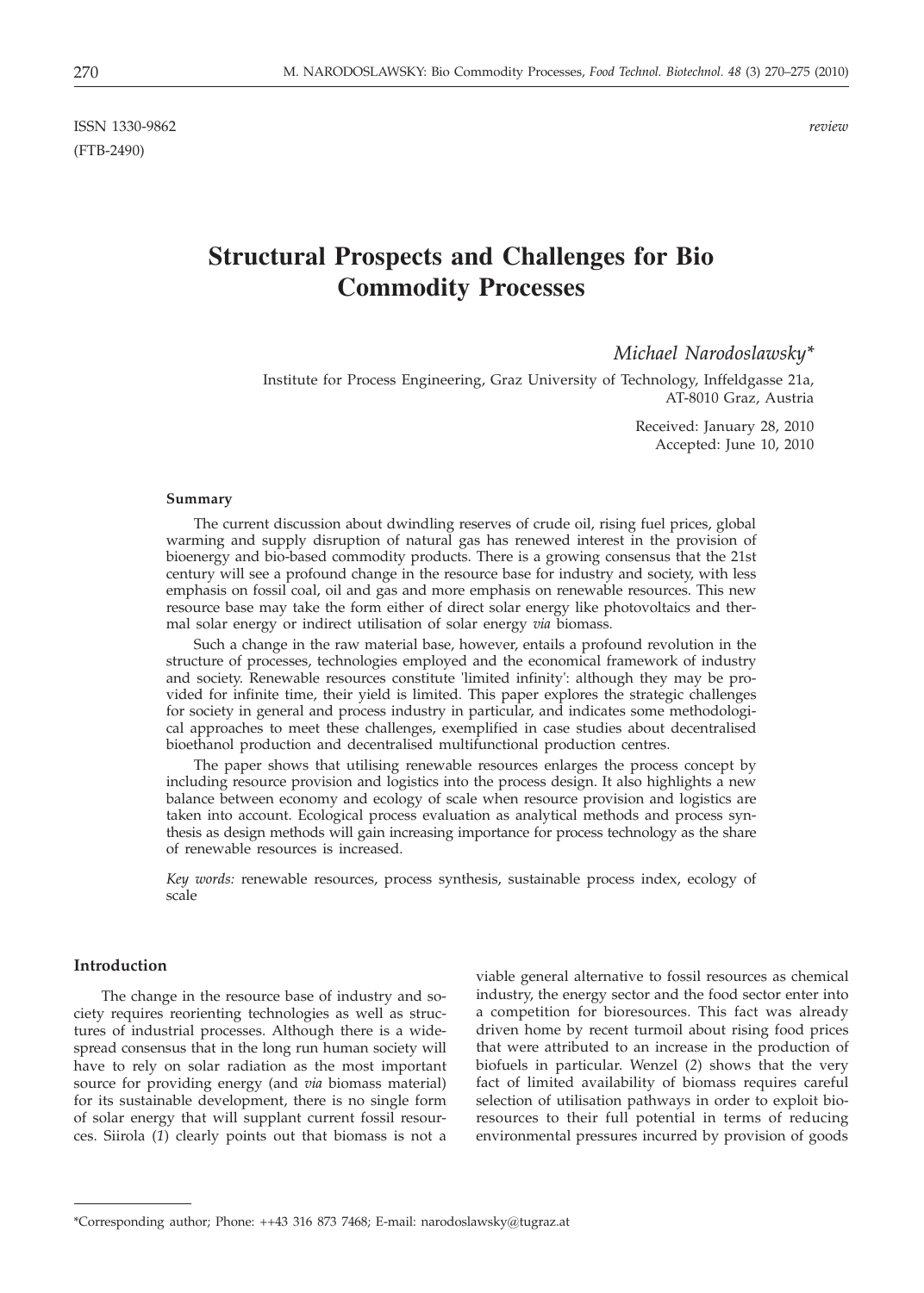and services to human society. From this vantage point, he favours direct use of bioresources for heat and electricity production over the use as feedstock for liquid fuel, regardless of the technology employed. As most other authors, he predicts a gradual phasing out of fossil resources during the 21st century, with biomass taking over the role as a resource for process industry and partly supplying heat for residential use, whereas transport will mainly rely on electricity from direct solar energy and combined heat and power (CHP) plants.

Another important aspect of the change in the resource base of society from fossil to renewable sources is the continued availability of fossil resources during much of the 21st century. The International Energy Agency (*3*) estimates that approximately double the amount of crude oil already consumed is still available at production prices below 30 US\$. Almost 5 times the amount consumed so far will be available at prices lower than 70 US\$ from various sources. This ensures that renewable resources face a stiff competition for the foreseeable future as the society is slowly weaned from cheap oil and gas.

Although bioresources alone will not shoulder the whole load of the resource change, they are pivotal for the structure of future industry. The reason for this is that they are the most flexible resources in society's future arsenal to ensure prosperity and sustainable development. They may be utilised for energy provision as well as for the provision of material goods and food; they may be readily stored and transported and finally there is ample experience how to process them. However, they pose some challenges that have to be met. Among them are relatively high prices, decentralised provision, low transport density (as well as high water content) and short shelf life compared to fossil alternatives. Meeting these challenges will transform chemical engineering (*4*). In particular, designing new industrial processes based on bioresources will require a much enlarged process concept, including raw material provision, logistics and by-product utilisation. Environmental and ecological optimisation will require innovative technology structures that are adapted to regional resources and markets, leading to a much more diversified picture regarding industrial processes. Finally, process engineers will have to employ innovative methods to design and optimise technical solutions to utilise relatively expensive and limited resources to their fullest potential. In the following, two particularly interesting aspects will be addressed: minimising the ecological pressure of industrial processes based on renewable resources, and maximising the economical benefit from a limited regional bioresource base.

### **Economy of Scale** *vs.* **Ecology of Scale Revisited**

A particularly interesting aspect of the change in raw material base will be a reorientation in the scale of processes. Renewable resources for process technology have low transport density and/or high water content (see Table 1).

As a result, transport effort to 'the first processing site' will increase. One way out is a more decentralised industrial structure that puts processing plants closer to the fields and forests where bioresources are grown. This is especially important for processes that require large

Table 1. Logistic parameters for different biogenic raw materials

| Material           | Humidity<br>% by mass | Calorific value<br>kWh/kg | Density<br>$\text{kg}/\text{m}^3$ |
|--------------------|-----------------------|---------------------------|-----------------------------------|
| straw (grey)       | 15                    | 4.17                      | $100 - 135$                       |
| wheat              | 15                    | 4.17                      | 670-750                           |
| rape seed          | 9                     | 6.83                      | 700                               |
| wood chips         | 40                    | 2.89                      | 235                               |
| split logs (beech) | 20                    | 4.08                      | $400 - 450$                       |
| wood pellets       | 6                     | 4.90                      | 660                               |
| light fuel oil     | 0                     | 11.86                     | 840                               |

amounts of energy, like bioethanol production. A considerable advantage for commodity products from such processes compared to fossil alternatives can only be realised if process energy is also switched towards renewable sources. Economic as well as society pressures require that this process energy comes from sources that are on the one hand cheap and on the other hand do not compete with food production. This means that agricultural by-products like straw, lower grade biomass like grass and low-grade wood will be the energy sources of choice. In these cases the necessary transport of resources to the processing plant will become even more decisive as it applies to the raw materials as well as to the energy resources necessary to drive the process.

A recent study about bioethanol production (for fuel purposes) (*5,6*) addresses the question of optimal size of processing plants. The study compares four different scales of production for fuel-grade bioethanol: 60 000, 10 000, 5000 and 1000 t/a. The 60 000 t/a scale represents the lower capacity boundary of installations currently pursued by the industry; it is supposed to be operated using natural gas as heat source and electricity from the grid (Austrian electricity provision mix assumed (*7*)). Economic data as well as material and energy balances for the 60 000 t/a case were taken from Friedl (*8*).

The three other scales are distinctly small-scale, decentralised installations. In these cases energy provision was supposed to come from bioresources that were either by-products (such as straw) or part of the crop rotation necessary to provide the raw material for sustainable ethanol production (corn or wheat). If these sources did not suffice to cover the demand of the process, the same energy sources as in the 60 000 t/a case were assumed. Transport was in all cases supplied by conventional, fossil-based transport means.

The processes for ethanol production at all scales follow state of the art technology, including grinding of the raw material, liquefaction, saccharification and fermentation, followed by a separation train of distillation and azeotropic rectification. Contrary to usual process schemes, no drying of the mash to distiller's dried grains with solubles (DDSG) is included into the processes at smaller scale  $(\leq 10\;000\;t/a)$  for options where mash is not used for energy provision. The reason for this is that for decentralised production sites liquid mash may be transported to farms as fertilizer with a much lower energy demand than required for drying, making this option more advantageous at small scale, especially in the face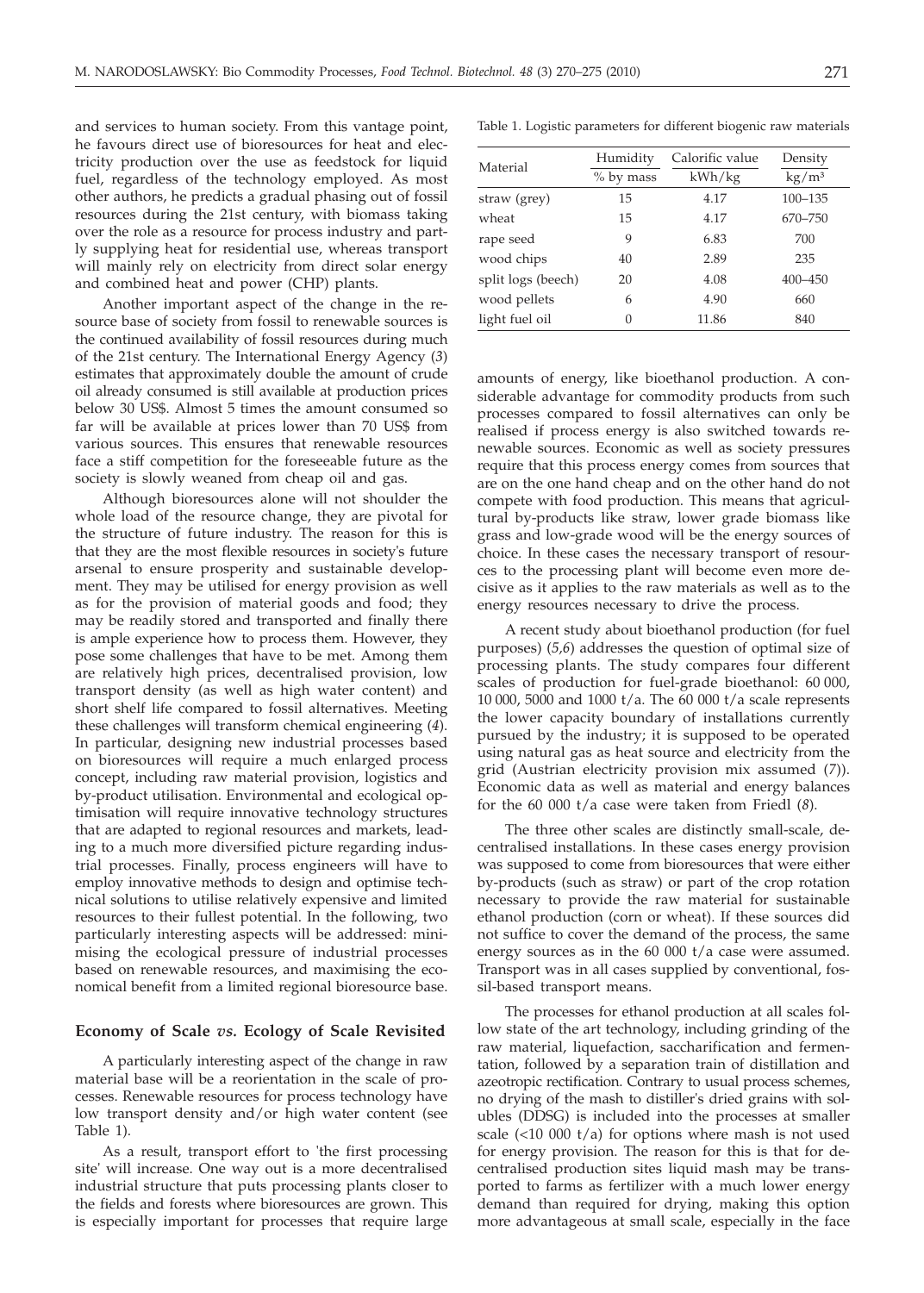of a volatile and narrowing global market for DDSG. For comparison, the 60 000  $t/a$  case was also calculated without drying of the mash. The equipment, mass and energy flows for each scale were optimised using standard flow sheet simulation program IPSEpro (*6*).

Fermentation at different scales differs in its efficiency. Therefore, conversion rates of sugars of 85, 87.5 and 90 % for the 1000, 5000 and 10 000 t/a processes, respectively, were assumed. Detailed process mass and energy balances, costs as well as flow sheets for all cases and options can be found in the work of Friedl (*6*).

For the 1000, 5000 and 10 000 t/a cases, three different technology options for providing process energy were included in the calculations:

*Option 1:* Ethanol production in combination with a biogas combined heat and power (CHP) plant: heat and electricity from the biogas CHP plant is utilised for the ethanol production and surplus electricity is supplied to the grid. The size of the biogas CHP is chosen so that its heat provision exactly covers the demand of the ethanol plant.

*Option 2*: Ethanol production in combination with biogas production: in this case, biogas is directly utilised to supply process heat for the ethanol production. The biogas unit utilises only the mash generated by the ethanol process. Excess biogas (in the cases with 5000 and 10 000 t/a capacity) will be utilised to generate electricity *via* a small biogas CHP.

*Option 3:* Ethanol production combined with straw combustion: in this case process heat is generated by burning part (27–52 % for wheat or 15–28 % for corn, depending on the size of the plant) of the straw produced for providing the input for the ethanol fermentation. Mash is utilised as a fertilizer as described above.

The ecological pressure was calculated for the whole life cycle, including the agricultural production as well as all transport affected by the technologies. This includes the transport of raw materials and energy sources from the fields to the site of ethanol production as well as any necessary transport of residues from the site back to the fields. Transport was assumed to be carried out by tractors for distances up to 15 km, above that trucks (40 t) took over.

All options were evaluated economically as well as ecologically. The economic evaluation was a straightforward calculation of the cost of one litre of fuel-grade ethanol (using optimised and size adapted processes) including running costs as well as the investment cost (a pay-back time of 7 years was assumed).

The ecological evaluation was carried out using the sustainable process index, SPI (*9*). This index describes the aggregated ecological pressure of a certain process by the area needed to embed this process sustainably into the ecosphere, rendering a kind of 'ecological footprint'. The SPI identifies the area  $A_{\text{tot}}$  necessary to embed a life cycle, providing certain goods or service to the ecosphere. This area is calculated according to the following equation

$$
A_{\rm tot} = A_{\rm R} + A_{\rm E} + A_{\rm I} + A_{\rm S} + A_{\rm P}
$$

The areas on the right hand side are called 'partial areas' and refer to the impacts of different productive aspects.  $A_R$  is the area required for the production of raw materials,  $A_{\rm E}$  is the area necessary to provide energy,  $A_{\rm I}$ is the area to provide the installation for the process,  $A<sub>S</sub>$ is the area required for the staff and  $A<sub>P</sub>$  is the area for sustainable dissipation of products and by-products. The reference period for these partial areas is one year. All material and energy flows exchanged between the life cycle to provide the goods or service in question and the environment will give rise to a corresponding area under the categories identified above. The SPI method is based on the comparison of natural flows with the flows generated by a technological process. The conversion of mass and energy flows into an area is based on two general 'sustainability principles':

*Principle 1*: Anthropogenic mass flows must not alter global material cycles; as in most global cycles (like the carbon cycle), the flow to long term storage compartments is the rate defining step of these dynamic global systems; flows induced by human activities must be scaled against these flows to long term stores.

*Principle 2*: Anthropogenic mass flows must not alter the quality of local environmental compartments; here the SPI method defines maximum allowable flows to the environment based on the natural (existing) qualities of the compartments and their replenishment rate per unit of area.

Whenever a life cycle produces more than one product or service (as most life cycles do), ecological pressures have to be allocated to them according to an allocation rule. In these case studies ecological pressures were allocated to all products produced on the agricultural land necessary to provide raw materials for the bioethanol production, regardless of the fact whether they were used directly in the process or sold elsewhere (*e.g.* crops in the sustainable crop rotation not utilised in the ethanol production). Allocation was based on the income calculated at market prices.

Fig. 1 compares economic and ecological performance of different options for corn as a feedstock. The upper area (shaded with lines) shows the range of the price in  $\epsilon$  per 100 L of fuel-grade ethanol. The lower area (in full



**Fig. 1.** Ecology of scale *vs*. economy of scale: ecological pressure of the options according to the SPI method in m<sup>2</sup>a/kWh heating value of ethanol,  $\overline{\mathcal{S}}$  costs in  $\epsilon$  of 100 L of ethanol for the alternatives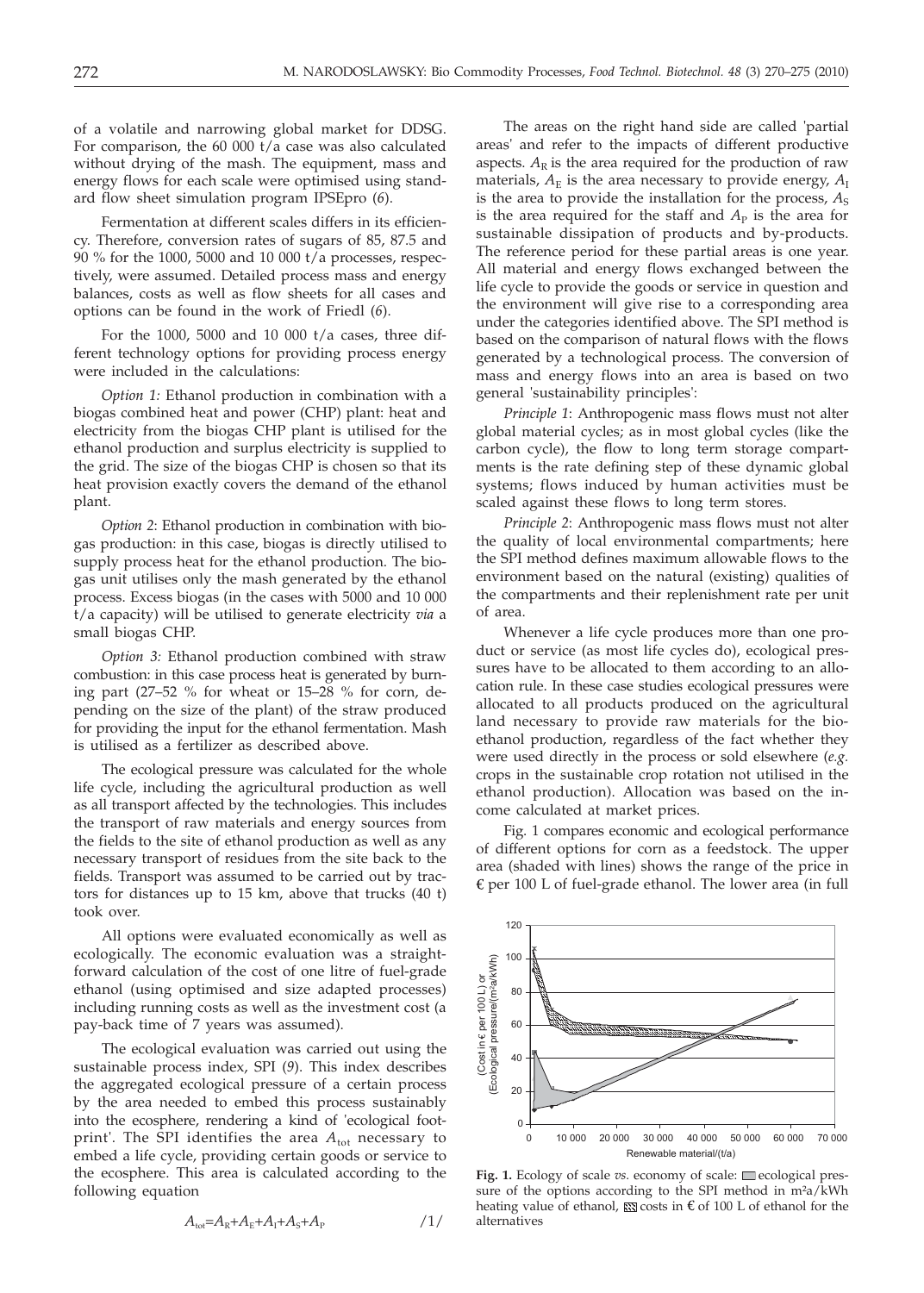grey) represents the range of the ecological pressures by different options.

There is a clear ecological advantage of biofuels compared to fossil competitors. All biofuels show a lower SPI than gasoline, which has an SPI value 60 % higher than the value for the 60 000 t/a installation (not shown in Fig. 1). The differences in the ecological impact of the various options are considerable.

There seems to be a large potential regarding the ecological impact when more small-scale production units are used: the best alternative (lower left corner of the grey area; option 1, 1000 t/a capacity) has only 15 % of the impact of ethanol from the 60 000 t/a plant. All decentralised options fare considerably better than the 60 000 t/a option, with the worst (option 2, 1000 t/a) still exerting only 45 % of the ecological pressure of the large-scale plant.

Particularly interesting is a look into the ecological performance of the different decentralised options at different sizes. The upper bound of the ecological pressure area is given by option 2, the lower bound by option 1, with option 3 in between. The large pressure of option 2 at 1000 t/a is due to the fact that for this small size the amount of mash produced by fermentation does not cover the energy demand for distillation. The reason for the consistent ecological advantage of option 1 is in the fact that besides ethanol this plant set-up generates electricity, too. This means that the resource is utilised for more than one product, distributing the pressure of the agricultural production on the two products.

Options 2 and 3 show that ecological impact decreases with the size of the plant. This is a result of the increasing efficiencies linked to larger production units. With option 1 the ecological pressure, however, increases with the capacity of the plant. This result is mainly linked to the fact that in this option the residues of the biogas unit are redistributed to the fields in liquid form, requiring intensive transport efforts. This, however, recycles important nutrients to a much larger extent than in the other two options (where only ash from burning straw is recycled in option 3, requiring much less transport). Consequently, the increased transport footprint is more than outweighed by the smaller impact as less fertilizer is required in this option. The higher transport to the fields with increased production capacity is responsible for the higher ecological footprint per kWh of ethanol produced.

An interesting aspect can also be seen in Fig. 1: at a capacity of 10 000 t/a, the economic and ecological performances of all three decentralised options become relatively similar and the influence of technology becomes less pronounced. The economy of scale, although clearly visible, has a less dramatic influence on economic performance than in the case of very decentralised structures. The 'ecology of scale', however, shows an increase due to the increased transport efforts. The higher ecological pressure of the 60 000 t/a plant is defined by its fossil energy provision as pressure from transport of low- -grade bioresources to supply energy outruns the advantage gained by carbon-neutral process heat and power. This means that weighing 'economy of scale' *vs*. 'ecology of scale' new optima will be found: a sustainable indus-

trial structure for utilising bioresources will show a moderately decentralised set of plants providing commodity products, still keeping transport from field to plant low but also taking advantage of efficiency increases with size.

## **From Plant to Technology Network**

Besides decentralised availability, bioresources have additional properties and requirements that will strongly influence the industrial structure in the future. In fact, the basic resource for a bio-based society is fertile land, which can be utilised to provide different crops and forestry products as long as sustainability and long term fertility is granted by the agricultural practice employed. In many cases this will require well-balanced crop rotation systems and careful planning of the way land is distributed between fields, grass land, short rotation plantings and forests. The challenge, therefore, is less to utilise a single resource (*e.g.* corn) or the production of a single product (*e.g.* biofuel), but the most advantageous and still sustainable utilisation of the land at disposal for energy and material provision for society. This means that industrial planning has to be adapted to regional resource availabilities which include a diversity of crops (regarding sustainability of crop rotation) and resources such as wood and agricultural by-products. More than designing single plants, the engineering task will be to come up with integrated technology structures that utilise regional resources to serve regional markets for energy and commodities and optimise revenue from selling the products on global markets. The solution to this challenge will be regional multifunctional industrial centres.

Such a centre is characterized by generating energy carriers (*e.g.* biofuels) or services (*e.g.* heat or power) as well as industrial products based on regionally available renewable resources. Multifunctional industrial centres could either be linked to existing installations (*e.g.* a biomass heating unit serving a district heating network or an existing biogas plant) or conceived as a completely new installation.

A case study may exemplify this concept. The location of the case study in the south-east Austria features an existing biogas plant with corn silage and manure as an input and electrical output of  $500 \text{ kW}_{\rho}$ . Electricity is sold to the grid and heat is provided to a district heating grid. A furnace producer operates a research and development unit for chip and pellet furnaces which provide additional heat at the site.

Besides district heating, agriculture drying, production of wood pellets (from low-grade forest products or short rotation plantings) and utilising plant oil may be considered based on the raw material potential from 8 communities around the site (within approx. a 10-km transport radius that may be served by farm-owned transport means).

Process synthesis using the p-graph method (*10,11*) is employed to find a stable basic technology network, integrating the existing facilities and new technologies that utilise available resources. The main aim is to find a network consisting of operations of process technologies to transform raw materials into products (including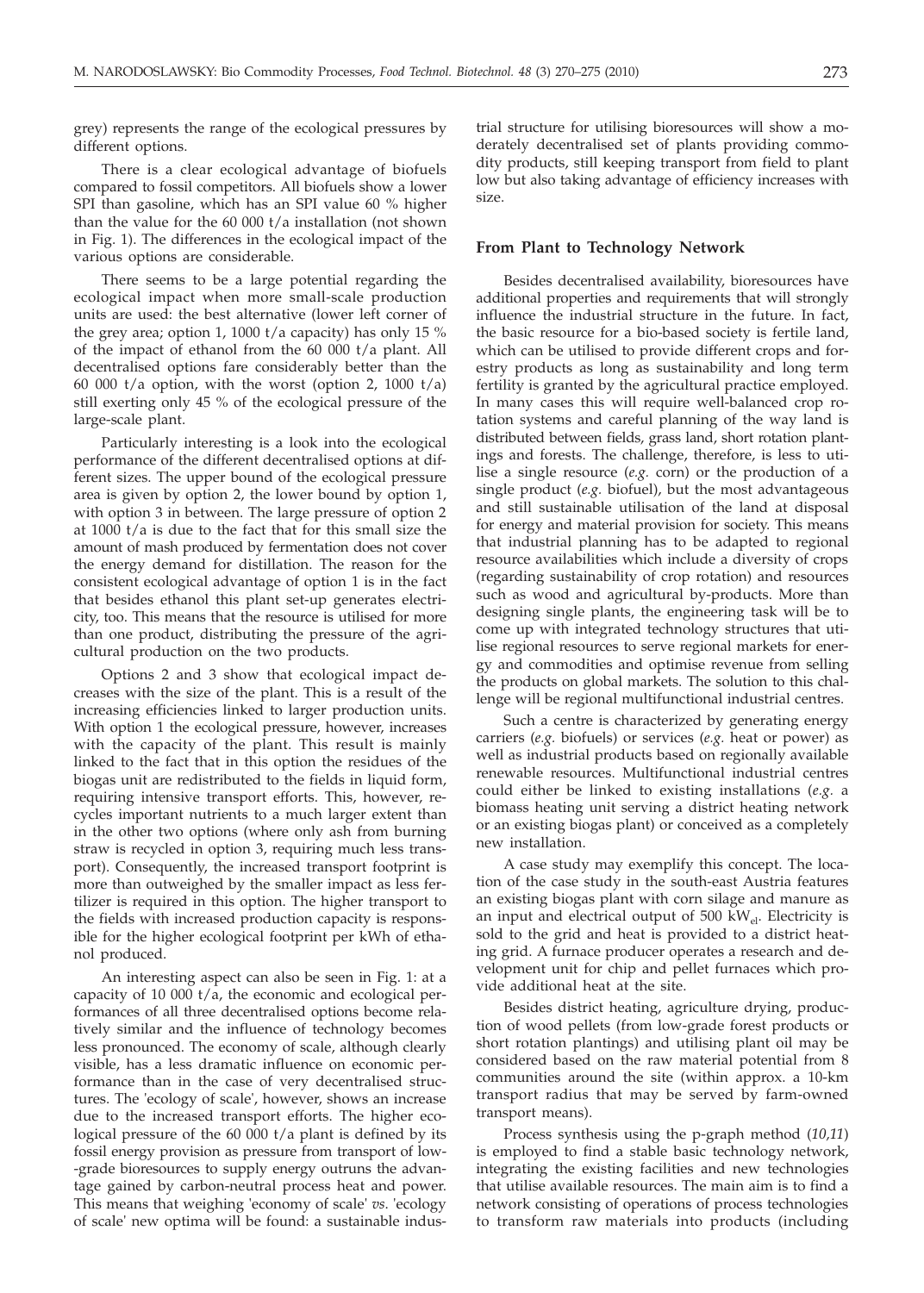energy). This method allows the optimization of process structures as well as energy and material flows. It is possible to factor in time dependencies regarding resource availability (*e.g.* harvesting times for renewable resources) as well as product or service demand (*e.g.* varying heat demand for district heating over the year). The input necessary for this optimization includes mass and energy balances, investment and operating costs for the technologies considered, costs for resources and utilities, prices for products and services as well as constraints regarding resource supply and product/service demand.

A generalized maximum structure comprising feasible technology pathways based on the resources from agriculture and forestry in the region was used in this project (Fig. 2). This structure includes all theoretical combinations of technologies linking regionally available resources and demands.



**Fig. 2.** Maximum structure of a regional multifunctional centre utilising wood, corn, grass, oil seed and straw; ORC – organic Rankine cycle, SNG – synthetic natural gas production

Based on the input data about flows and costs (variable and fixed costs according to the market prices in Austria in 2009), an optimal structure was generated. The goal of the optimization was to find a technology pathway generating the highest added value for the region. The optimum structure resulting from this optimization is shown in Fig. 3.

The optimal structure includes, besides the existing installations of the biogas unit and the furnace test rig, a synthetic natural gas (SNG) plant based on wood gasifi-



**Fig. 3.** Optimum structure of the given case study

cation with a Fischer-Tropsch synthesis. Heat generated by all plants is used for district heating and drying, providing dry wood for palletizing as well as dry corn for selling, depending on the season. The drying plant also handles rape seed, which is then used to provide fuel (in the form of plant oil) and fodder. The optimization proposes another biogas unit in addition to the existing plant.

# **Conclusion**

Utilising bioresources will not only require innovative technologies but will have profound impact on the structure of industry in the 21st century. Efficiency will be a key to success in the face of limits to renewable resources. This will start with the choice of the right raw materials, where process industry will play out its high flexibility, allowing it to utilise raw materials not suited for food like straw and other agricultural residues. Utilising every part of its raw materials as it does now with fossil resources will become an imperative when using renewable resources. This will raise the challenge to construct 'bio-refineries' that will utilise raw materials from agriculture, forestry, aquaculture as well as biogenic residues from social activities (biowaste) and transform them fully into marketable products and energy services.

For the first time in many decades, process industry will have to generate new industrial structures for whole value chains. Besides economic optimisation, the reduction of the ecological impact over the whole life cycle will become a necessity. From chemical engineering point of view, there is a need to apply new principles for the construction of its processes: process synthesis and ecological process evaluation will become prominent tools for the chemical engineer in the 21st century.

Employing these tools to concrete case studies reveals that future industrial structure will become more decentralised. The reason for this lies in the decentralised provision of bioresources and their logistic properties, namely their generally low transport density and high moisture content. A new balance between the 'ecology of scale' and the 'economy of scale' will have to be struck: transport of the resources for processes and energy provision will have to be balanced against the efficiency increase of larger scale installations. The solution will be a moderately decentralised pattern of process plants providing commodities and more centralised sites for processes providing products generated from commodity input materials.

These decentralised industrial sites will have to be adapted to regional resource basis and will take the form of multifunctional industrial centres. These centres will be able to process various feedstock, tending towards regional markets for energy and commodities and optimising revenue from selling commodities on global markets as well as energy to grids (both electricity and gas grids).

From a strategic point of view, a stronger role of renewable resources as a basis for energy and commodities has multiple advantages: it reduces economic and political dependencies, increases added value nationally as well as in rural regions and effectively reduces human impact on the environment, if done properly. Implementation of such technologies, however, requires considerable restructuring of the economic and indus